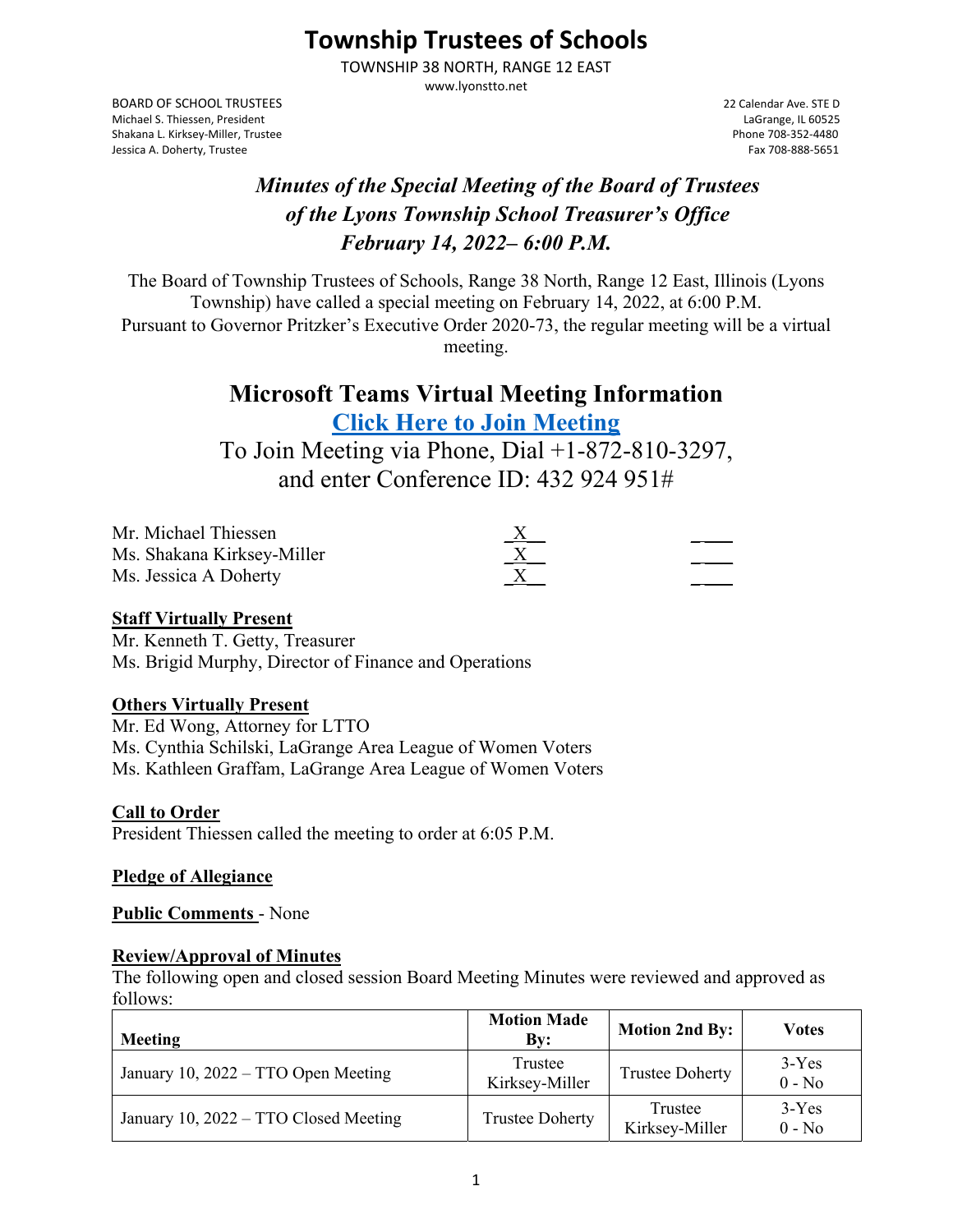## **Treasurer's Report**

Treasurer Getty provided the Trustees with an update on the health and wellbeing of the LTTO staff members & their families. He stated that the TTO expects to begin receiving Cook County Property tax distributions in earnest next week. Treasurer Getty wanted the Board to know what a tremendous job the LTTO staff had done completing year-end tax processing earlier than the office has ever done so in the past.

## **Review the Lyons Township Treasurer's Financial Reports**

Board of School Trustees reviewed and discussed the TTO's January 2022 financial statements. He noted that these statements were generated directly from the LTTO's general ledger/financial software system.

#### **Review/Approval of Payables List**

**A motion was made by Trustee Kirksey-Miller** to approve the February 14, 2022, payables in the amount of \$18,395.35 as presented. **Seconded by Trustee Doherty.** 

| <b>Roll Call:</b>      | Aves:   | Thiessen, Kirksey-Miller & Doherty |
|------------------------|---------|------------------------------------|
|                        | Nays:   | None                               |
|                        | Absent: | None                               |
| <i>Motion carried.</i> |         |                                    |

 $M<sub>0</sub>$ 

#### **Review School Districts Official Records**

Board of School Trustees discussion and review of the Lyons Township Schools financial records for December 2021.

#### **NEW BUSINESS:**

#### **Quarterly Investment Report – December 31, 2021**

Treasurer Getty reported that the Lyons Township Treasurer Office's total investment portfolio continues to outperform its benchmark (Bank of America Merrill Lynch 1-10 Year Treasury & Agency Index) with 8.59% higher returns (LTTO: 2.170% vs. BOA ML 1-10 Index: 1.999%) in the second quarter of FY2022. President Thiessen commented that he noticed that this information appeared to have been distributed to member districts in advance of this Board meeting. Treasurer Getty confirmed that it had been sent to member districts in advance.

#### **Trustee Kirksey-Miller made a motion at 6:21 P.M. to suspend the Board Meeting for the purpose of entering Closed Session**

- *Illinois Open Meetings Act, (5 ILCS 120/2 (c)(11)*, "Litigation, when an action against, affecting or on behalf of the particular public body has been filed and is pending before a court or administrative tribunal, or when the public body finds that an action is probable or imminent, in which case the basis for the finding shall be recorded and entered into the minutes of the closed meeting."
- *Illinois Open Meetings Act, (5 ILCS 120/2 (c)(1)*, "Discussion on the appointment, employment, compensation, discipline, performance or dismissal of specific employees of the public body."
- *Illinois Open Meetings Act, (5 ILCS 120/2 (c)(5)*, "The purchase or lease of real property for the public body, including meetings held for the purpose of discussing whether a particular parcel should be acquired."

#### **Seconded by Trustee Doherty.**

| <b>Roll Call:</b>    | <b>Aves:</b> | Thiessen, Kirksey-Miller & Doherty |
|----------------------|--------------|------------------------------------|
|                      | Nays:        | None                               |
|                      | Absent:      | None                               |
| <i>Motion commod</i> |              |                                    |

#### *Motion carried.*